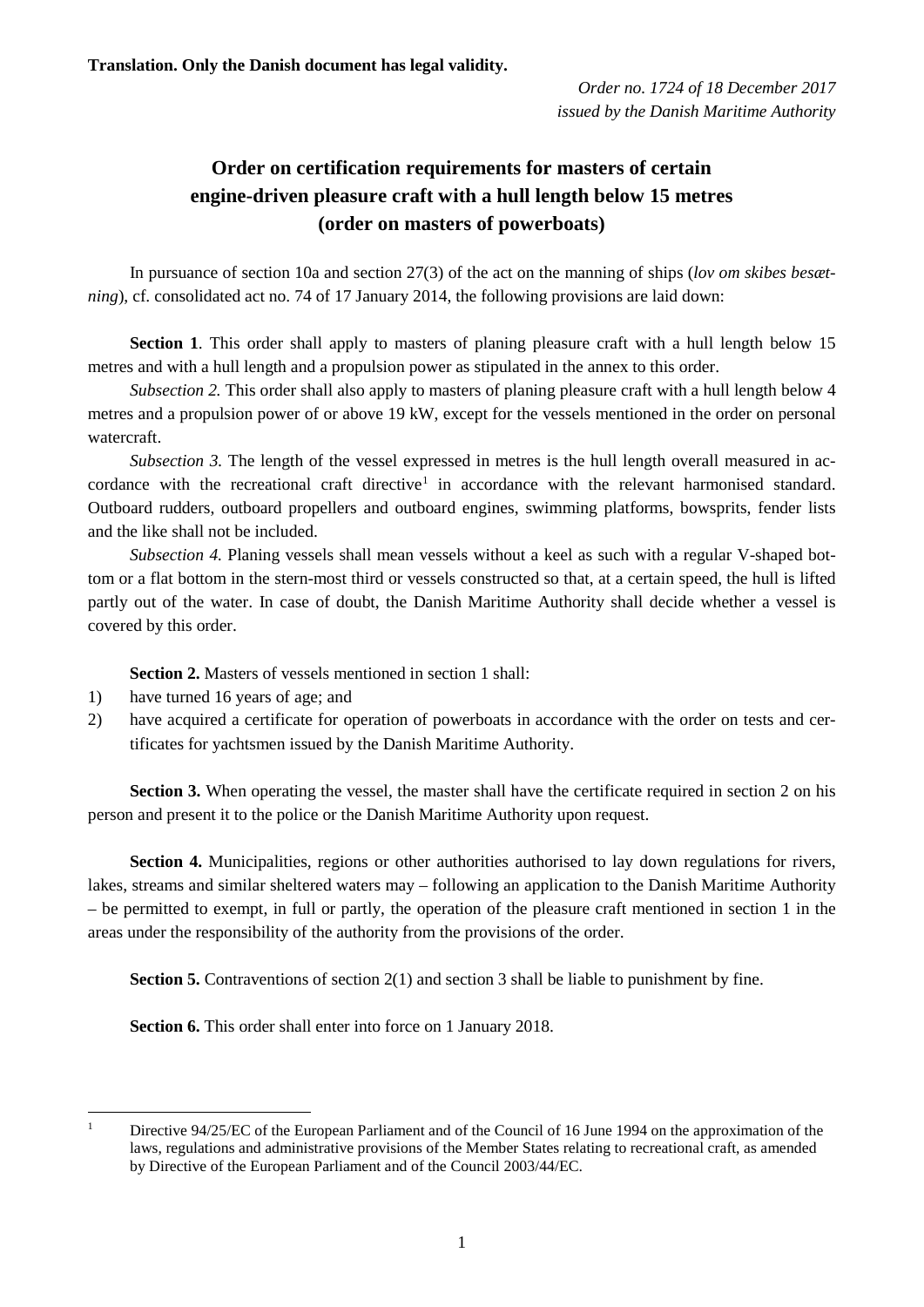*Subsection 2.* Order no. 232 of 22 March 2006 on the certification requirements for masters of certain engine-driven pleasure craft with a hull length below 15 metres (the order on masters of powerboats) shall be repealed.

> *Danish Maritime Authority / 18 December 2017* Per Sønderstrup / Rasmus Høy Thomsen